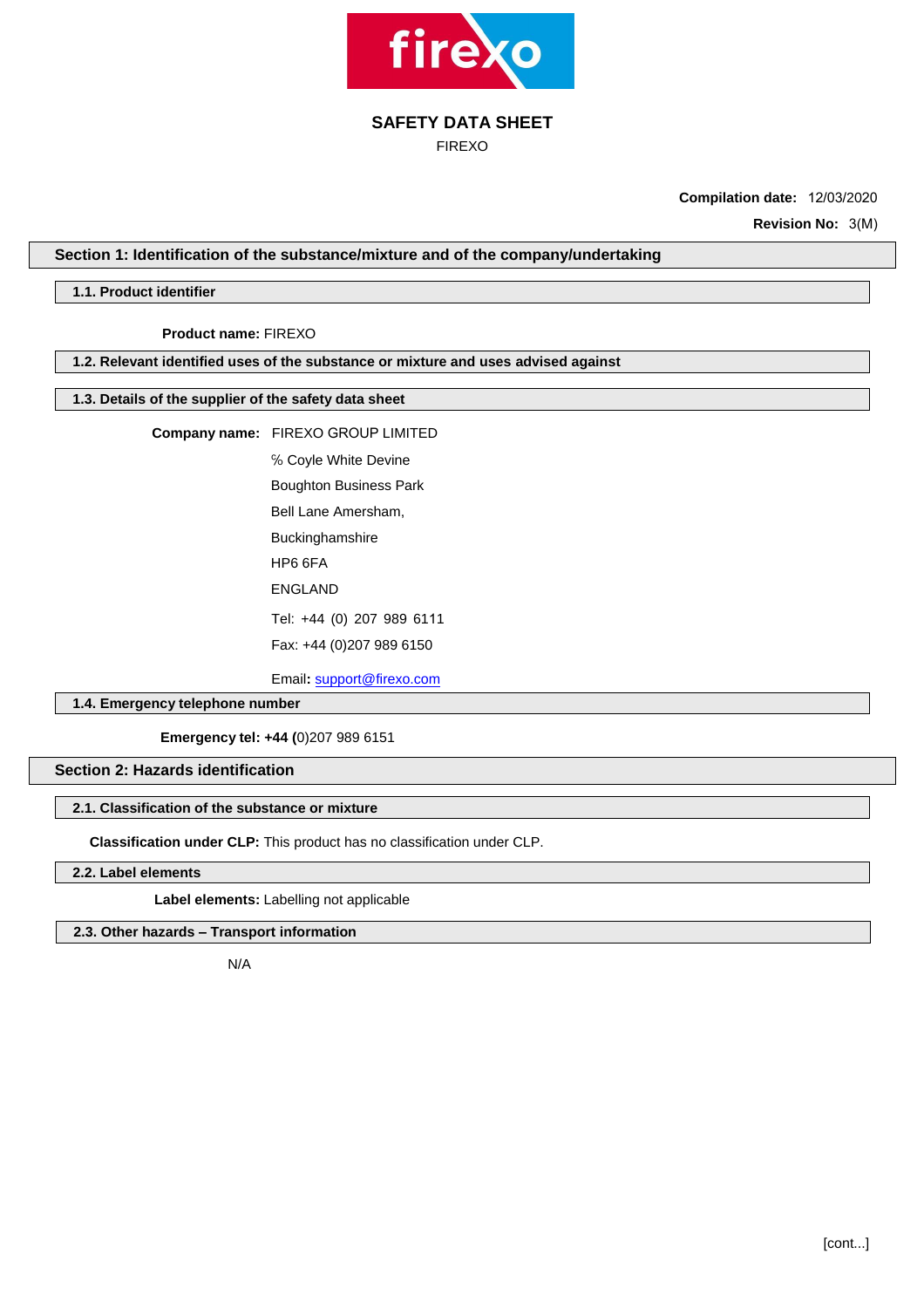## FIREXO

## **Section 3: Composition/information on ingredients**

## **3.1. Mixtures**

Monosodium Phosphate

| <b>EINECS</b> | CAS       | <b>CLP Classification</b>       |
|---------------|-----------|---------------------------------|
| 231-449-2     | 7558-80-7 | N/A<br>$\overline{\phantom{0}}$ |

**Water** 

| <b>EINECS</b> | CAS       | <b>CLP Classification</b> |
|---------------|-----------|---------------------------|
| 231-791-2     | 7732-18-5 | N/A<br>٠                  |

## **Section 4: First aid measures**

#### **4.1. Description of first aid measures**

**Skin contact:** Remove contaminated clothing and wash skin with soap and water. Get medical attention if any discomfort continues unless stuck to skin.

- **Eye contact:** Rinse immediately with plenty of water. Remove any contact lenses and open eyelids wide apart. Continue to rinse for at least 15 minutes. Get medical attention if any discomfort continues.
	- **Ingestion:** Rinse mouth thoroughly with water. Do not induce vomiting. If vomiting occurs, the head should be kept low so that stomach vomit doesn't enter the lungs. Give plenty of water to drink. Get medical attention if any discomfort continues.
	- **Inhalation:** Move affected person to fresh air. Get medical attention if any discomfort continues.

## **4.2. Most important symptoms and effects, both acute and delayed**

**Symptoms/Injuries** Symptoms/Injuries: No specific effects and/or symptoms have been reported

or are known.

**4.3. Indication of any immediate medical attention and special treatment needed**

**Immediate / special treatment:** See Heading 4.1.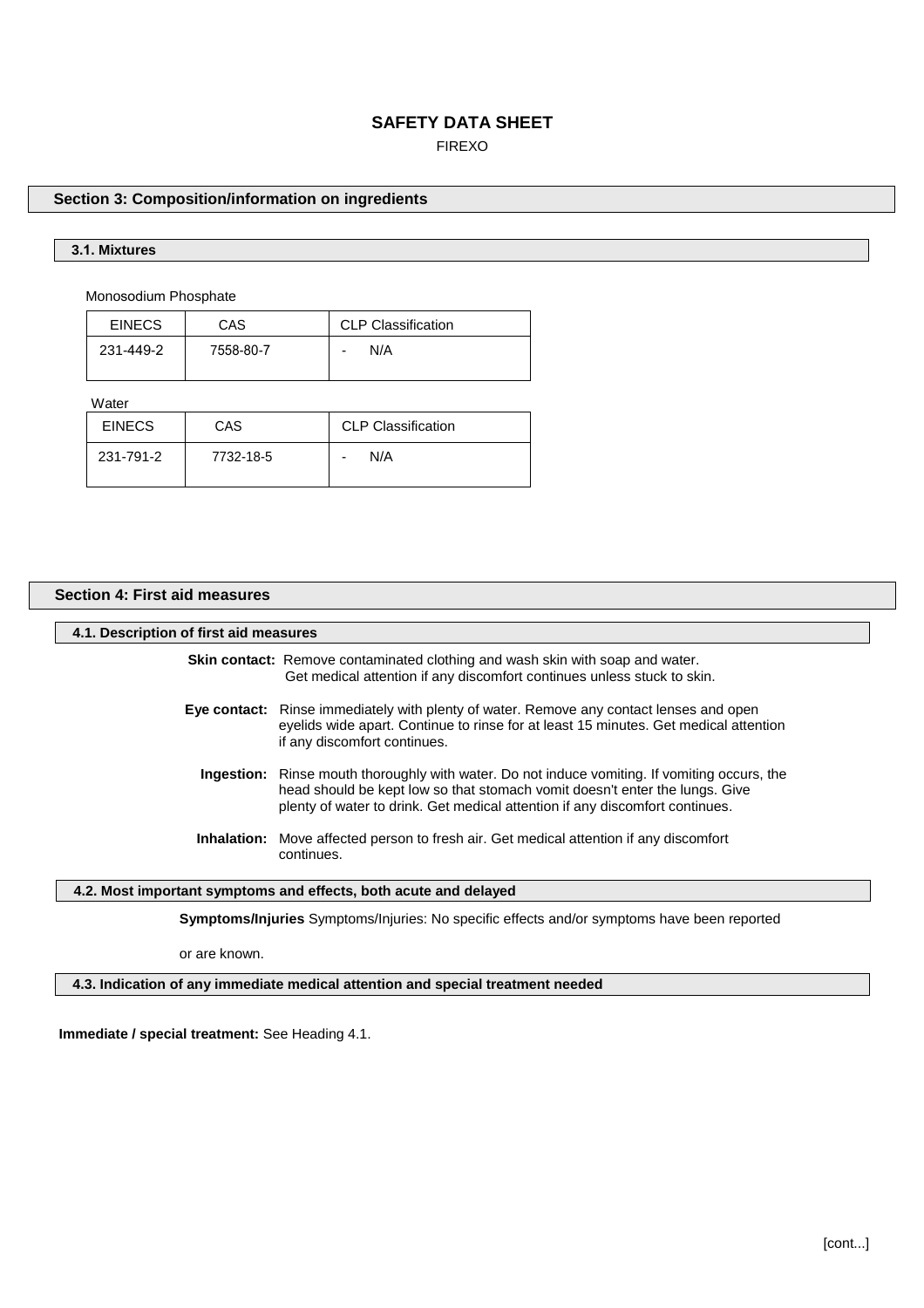# **SAFETY DATA SHEET** FIREXO

### **Section 5: Fire-fighting measures**

### **5.1. Extinguishing media**

**Extinguishing media:** N/A

## **5.2. Special hazards arising from the substance or mixture**

**Exposure hazards:** N/A

#### **5.3. Advice for fire-fighters**

**Advice for fire-fighters:** The product is developed for use in fire-fighting situations.

### **Section 6: Accidental release measures**

#### **6.1. Personal precautions, protective equipment and emergency procedures**

**Personal precautions:** Follow precautions for safe handling described in this safety data sheet. Avoid inhalation and contact with eyes. Provide adequate ventilation.

#### **6.2. Environmental precautions**

**Environmental precautions:** Avoid discharge into water courses or onto the ground where possible. Wash spillage site with water.

## **6.3. Methods and material for containment and cleaning up**

**Clean-up procedures:** Absorb into dry earth or sand. Wash the spillage site with water for safe waste

disposal.

#### **6.4. Reference to other sections**

**Reference to other sections:** Refer to section 8 of SDS.

## **Section 7: Handling and storage**

**7.1. Precautions for safe handling**

**Handling requirements:** Avoid direct contact with the substance where possible.

#### **7.2. Conditions for safe storage, including any incompatibilities**

**Storage conditions:** Store in a cool, well ventilated area. Keep container tightly closed.

**7.3. Specific end use(s)**

**Specific end use(s):** No data available.

### **Section 8: Exposure controls/personal protection**

**8.1. Control parameters**

**Workplace exposure limits:** No data available.

## **8.2. Exposure controls**

**Engineering measures:** Ensure there is sufficient ventilation of the area.

**Respiratory protection:** N/A.

**Hand protection:** Wear **i**mpermeable gloves where possible.

**Eye protection:** Wear Safety glasses where possible.

**Skin protection:** Wear protective clothes to prevent possibility of skin contact where possible.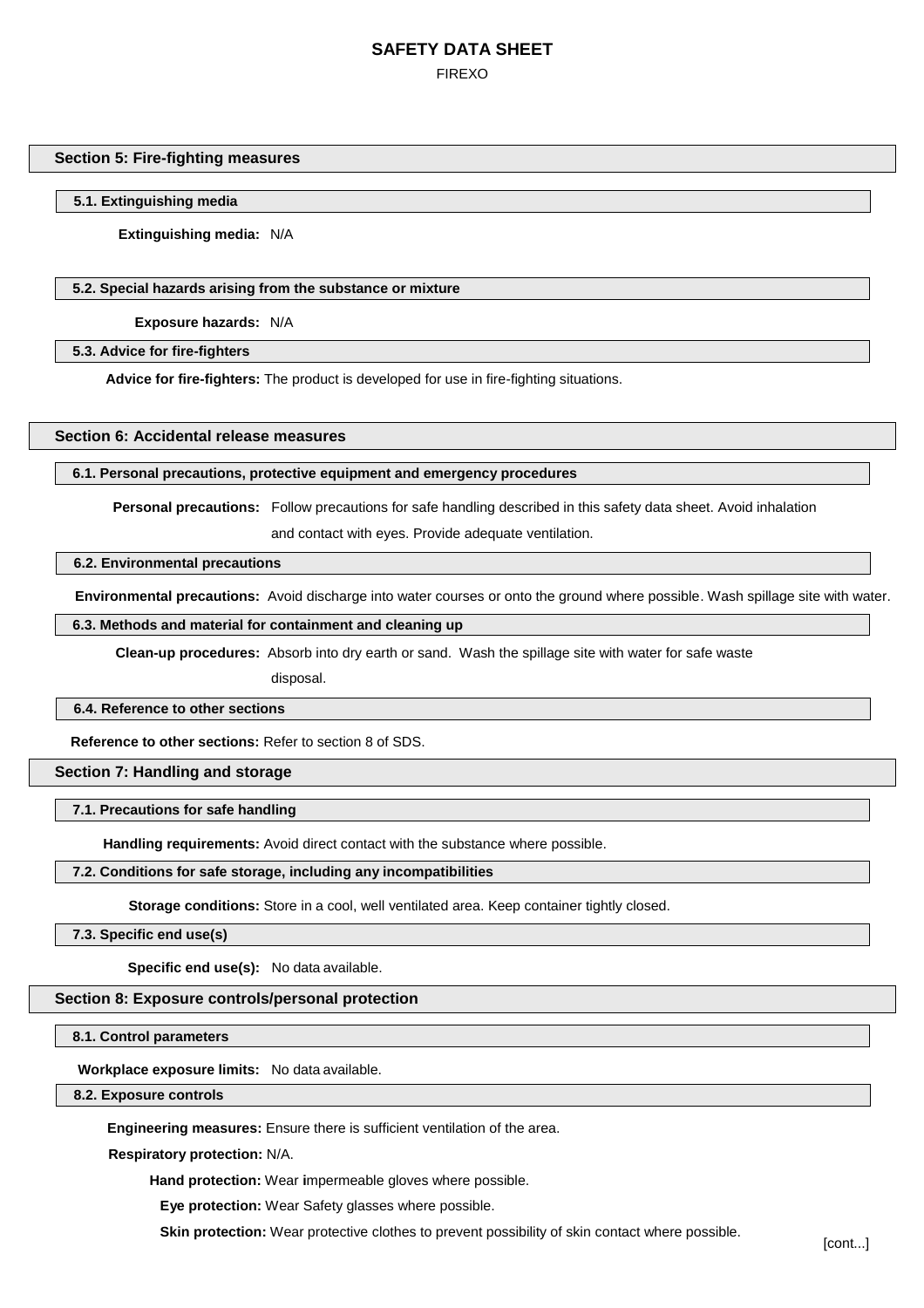FIREXO

## **Section 9: Physical and chemical properties**

## **9.1. Information on basic physical and chemical properties**

**State:** Liquid

**Colour:** Colourless/Pale Amber

**Dynamic Viscosity:** 4.4cps

**Boiling point/range°C:** >101

**pH:** Approx. 6.92

**9.2. Other information** 

**Other information:** No data available.

### **Section 10: Stability and reactivity**

**10.1. Reactivity** 

**Reactivity:** Stable under recommended transport or storage conditions.

**10.2. Chemical stability** 

**Chemical stability:** Stable under normal conditions.

### **10.3. Possibility of hazardous reactions**

**Hazardous reactions:** Hazardous reactions will not occur under normal transport or storage conditions.

## **10.4. Conditions to avoid**

**Conditions to avoid:** Avoid storing in excessive heat or cold for prolonged periods of time.

#### **10.5. Incompatible materials**

**Materials to avoid:** Strong oxidising agents. Strong acids.

## **10.6. Hazardous decomposition products**

**Haz. decomp. products:** N/A

## **Section 11: Toxicological information**

#### **11.1. Information on toxicological effects**

#### **Acute Toxicity**

| ж<br>$\sim$ | ^ פ<br>RF<br>. . | LD <sub>50</sub> | 20C<br>--- | --<br>$\overline{\phantom{a}}$<br>. . |
|-------------|------------------|------------------|------------|---------------------------------------|
|             |                  |                  |            |                                       |

#### **Symptoms / routes of exposure**

**Skin contact:** Can be irritating to skin.

**Eye contact:** Can cause eye irritation.

**Ingestion:** May cause discomfort if swallowed.

**Inhalation:** May cause respiratory system irritation.

**Delayed / immediate effects:** There is no further information at this time.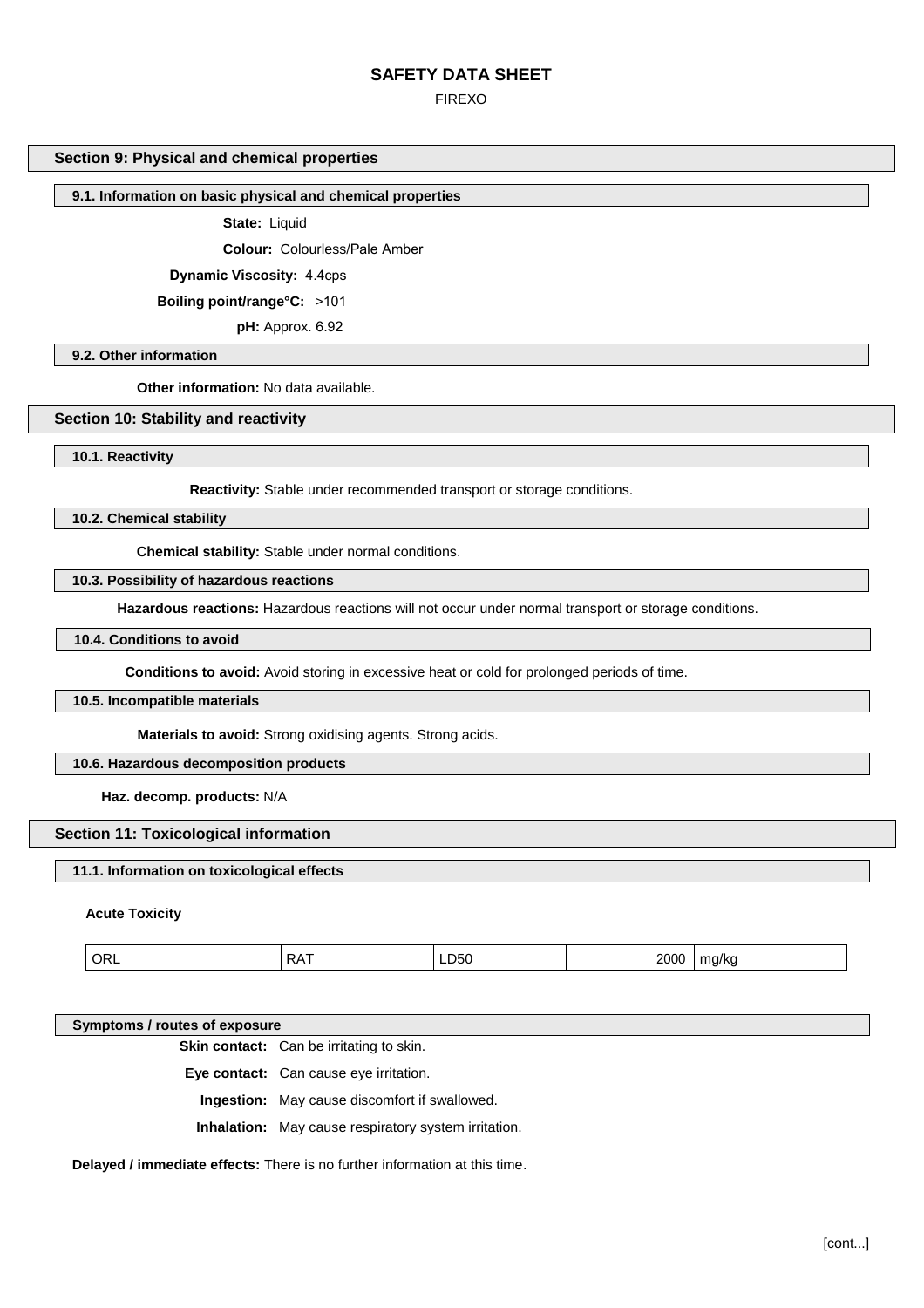FIREXO

### **Section 12: Ecological information**

# **12.1. Toxicity**

Fish 96H LC50 85.9 1mg/l

## **12.2. Persistence and degradability**

**Persistence and degradability:** Not relevant. (inorganic substance).

## **12.3. Bioaccumulative potential**

**Bioaccumulative potential:** No bioaccumulation potential.

**12.4. Mobility in soil** 

**Mobility:** Readily absorbed into soil, Soluble in water. Non-volitile.

## **12.5. Results of PBT and vPvB assessment**

**PBT identification:** This product is not identified as a PBT/vPvB substance.

**12.6. Other adverse effects** 

 **Other adverse effects:** No

## **Section 13: Disposal considerations**

**13.1. Waste treatment methods** 

**Disposal operations:** If unused**.** Transfer to a suitable container and arrange for collection by suitable

disposal company.

## **Section 14: Transport information**

## **In accordance with ADR / RID / IMDG / IATA / AND**

**UN Number:** Not regulated for transport

**ADR:** Not applicable

**IMDG:** Not applicable

**IATA:** Not applicable

**ADN:** Not applicable

**RID:** Not applicable

**Packing Group:** Not applicable

**Transport class:** This product does not require a classification for transport.